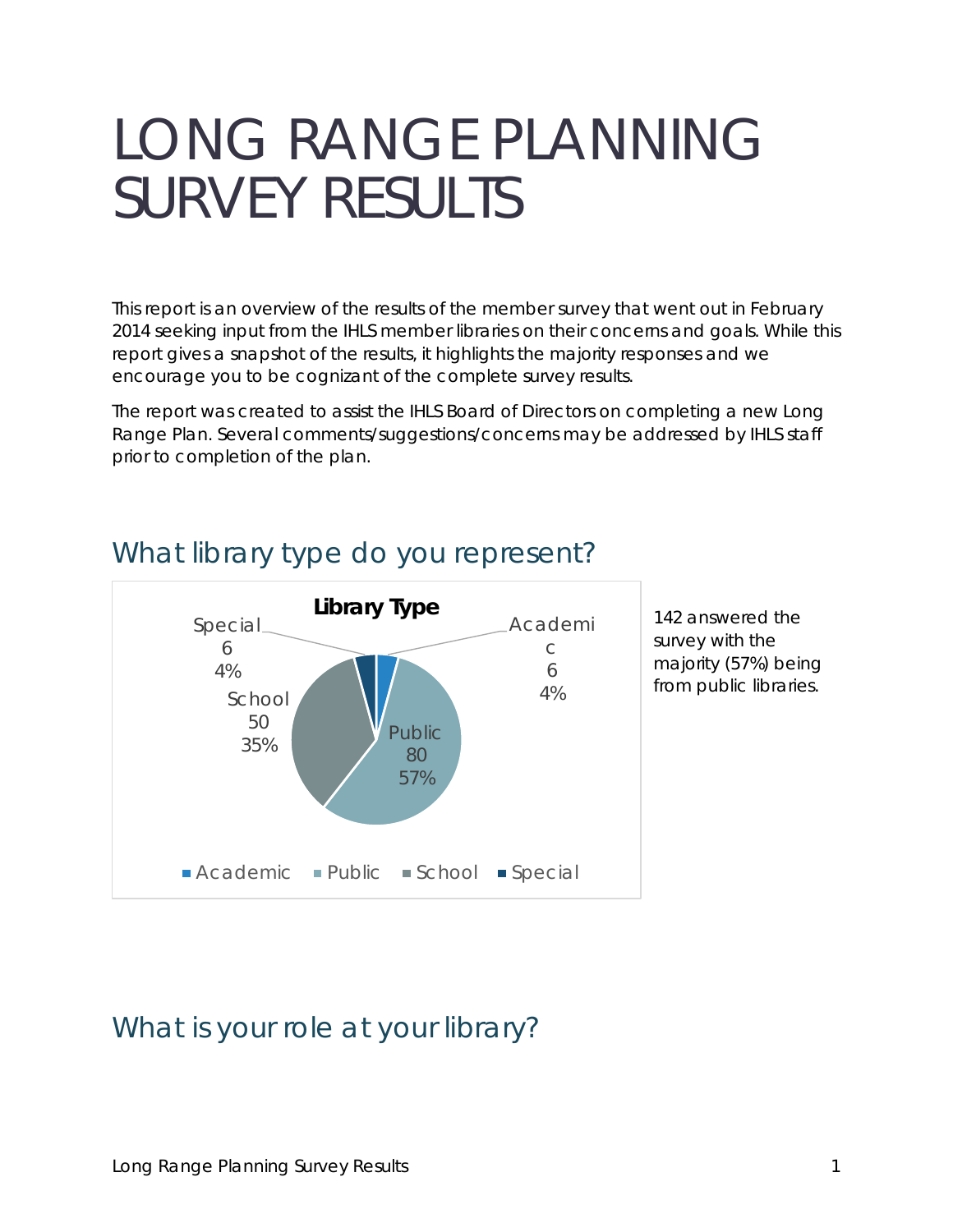

# What are the three biggest problems facing your library during the coming year?



This was an open ended question with three responses. Responses were manually put into categories. In reviewing the results, Finances had the highest number of responses. Several responses fit into more than one category, i.e., "building issues - affording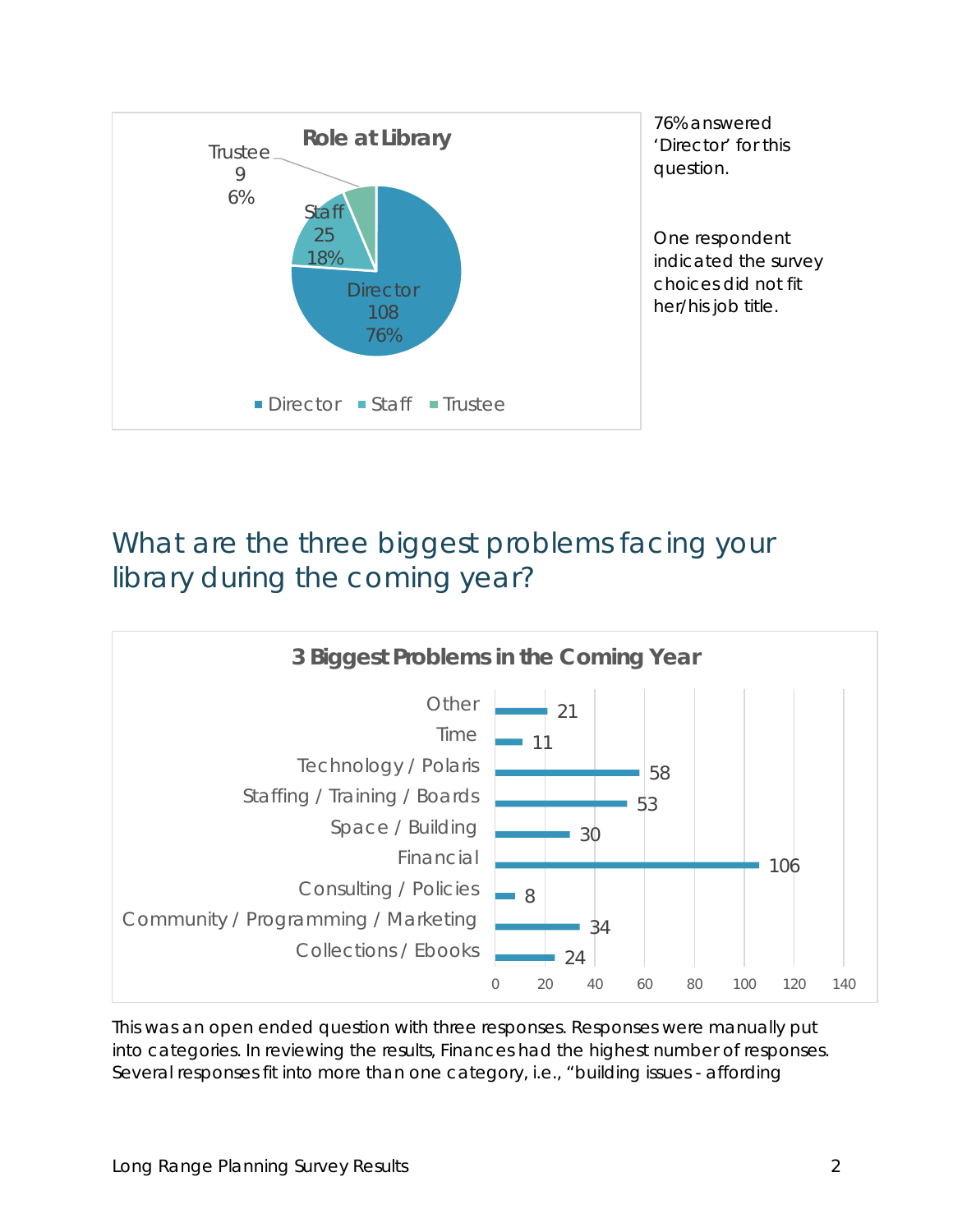repairs, upkeep" was marked as both Financial and Space/Building. The next two highest problems are Technology/Polaris and Staffing/Training/Boards.

More than one school mentioned Common Core being an issue and the possibility of closing libraries.

#### Financial Responses

106 (74%) of the responses alluded to Financial difficulties. A sampling of responses include:

- Equitable pay for staff for lower turnover
- The economy
- Money to purchase reading materials
- Money to purchase more materials for Summer Reading Program, Story Hour, etc.
- Rising costs
- Budget/Money to operate
- Health insurance costs
- Insufficient funding
- Proposed raise in the minimum wage
- Escalating costs of building maintenance
- Budget cuts versus fixed costs
- Financial Issues. money, money, money
- Paying qualified staff (appropriate wage scale)
- Possible downsizing of staff

### Technology/Polaris Responses

58 responses alluded to Technology and/or Polaris.

- Handling all of the details of Polaris
- Choosing the best equipment to serve our community
- Lack of computer technology expertise
- Technology advancing quickly, computers aging
- Internet speed
- Keeping up with New Technology
- Adequate bandwidth for online operations/public wi-fi
- Support staff trained in eBook technologies and devices
- Technology crowding out traditional libraries
- Technology updates--, keeping up with e books, computers (Learning Polaris), money to pay for it all
- Flaws in Polaris' item request module. This needs to be remedied immediately because of the negative effects it has on all phases of IHLS services. Why should local staff have extra work because the program has a major flaw?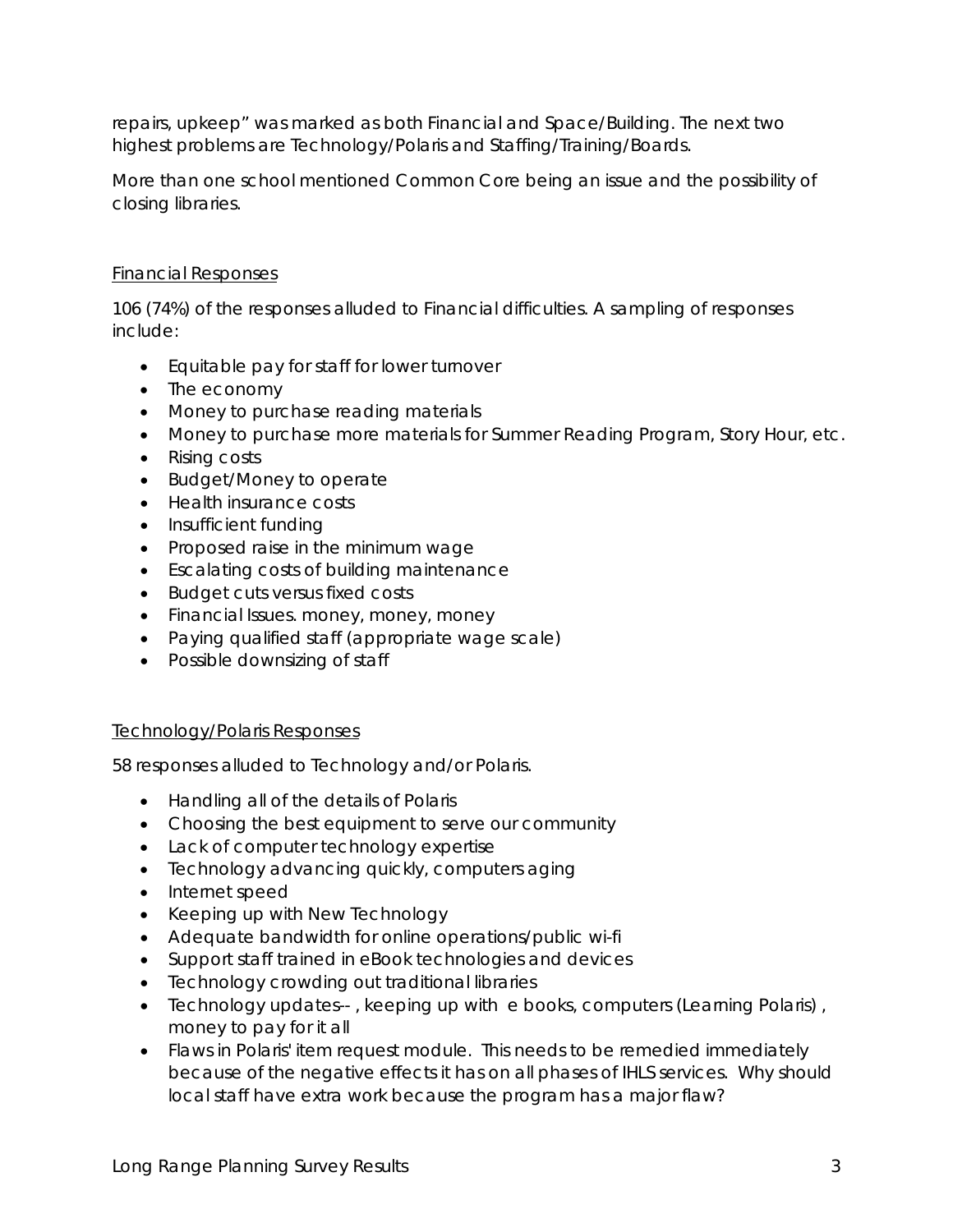- Maintaining and expanding Internet presence
- Transitioning to Polaris
- Teaching students Polaris
- Moving two of my libraries into Polaris
- Utilizing Polaris to its fullest and keeping part-time staff aware of developments
- Finishing bar coding the one elementary library that has moved into Polaris

#### Staffing/Training/Board Responses

53 responses fit into this category.

- Aligning Board, Director, and other staff goals and expectations
- Support staff trained in eBook technologies and devices
- Lack of computer technology expertise
- Cont. Education for staff & Trustees
- Getting people to serve on the board and actually do something
- Training for my elementary aide
- Not enough staff to accomplish tasks and provide essential services or explore new growth areas
- Insufficient support staff
- Additional responsibilities without additional staff
- Library board lack of involvement
- Deficit of staff skills, especially regarding technology

### Additional Comments of Interest

- Knowing how to put ourselves out there in the community (not really my specific job but I think it's a growing problem with us)
- Common Core and reading for pleasure
- Common Core requirements
- Need to move toward learning commons
- Lack of communication from IHLS to the staff at member libraries. How in the world are Share's catalogers supposed to know about training sessions, when notifications to ALL catalogers is not initiated from IHLS?
- Too much top down control from system headquarters. Little concern from IHLS staff about meeting local needs.
- State requirements a library our size cannot maintain
- Lack of support from IHLS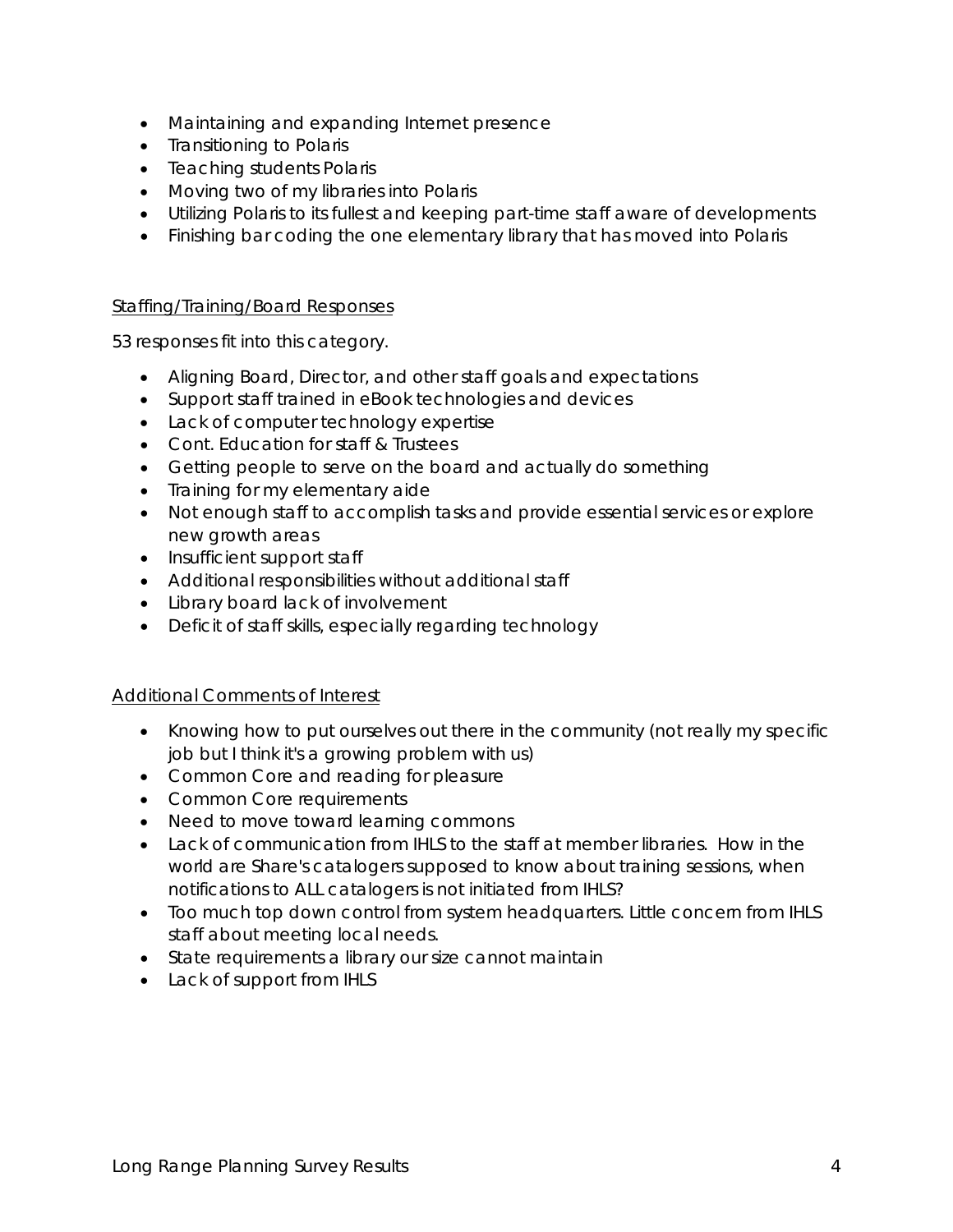# What are three goals you hope to achieve for your library by the end of 2015?

This question resulted in a variety of responses from adding to their collections, new programs, weeding, training, raising money and applying for grants, and building repairs. Several libraries would like to focus on marketing their library to their communities. School librarians are dealing with the new Common Core.

### Marketing / Community

- Improve advocacy at building level
- Conduct community survey
- Having students coming to library to do research for a school project.
- Community outreach life-long learning for adults
- Increase the number of people using the library & its services
- Maintaining the library as a viable part of the community
- Increase the Library's visibility and place in the community.
- Encouraging the community to see the library as 'go to Place"
- To offer more than one computer for public use, and truly establish our library as a community technology center.
- Realizing ways to best utilize our new library addition to best serve our community.
- Marketing and branding campaign for library

### **Collections**

- Increased nonfiction ebook collection
- Choose one of the 2 ebook delivery options
- Do an inventory and weed (Hasn't been done in years)
- Purchasing books for a young adult section
- A weeded and inventoried collection
- Weeding out damaged and outdated material
- Increase circulation

#### Financial

- Keeping the library running on a sound budget
- Write a grant
- Receive more grants
- Find a way to raise \$3000 through fundraising
- More money appropriated to the library materials budget
- Lower health insurance premiums for staff members
- Budgeting on target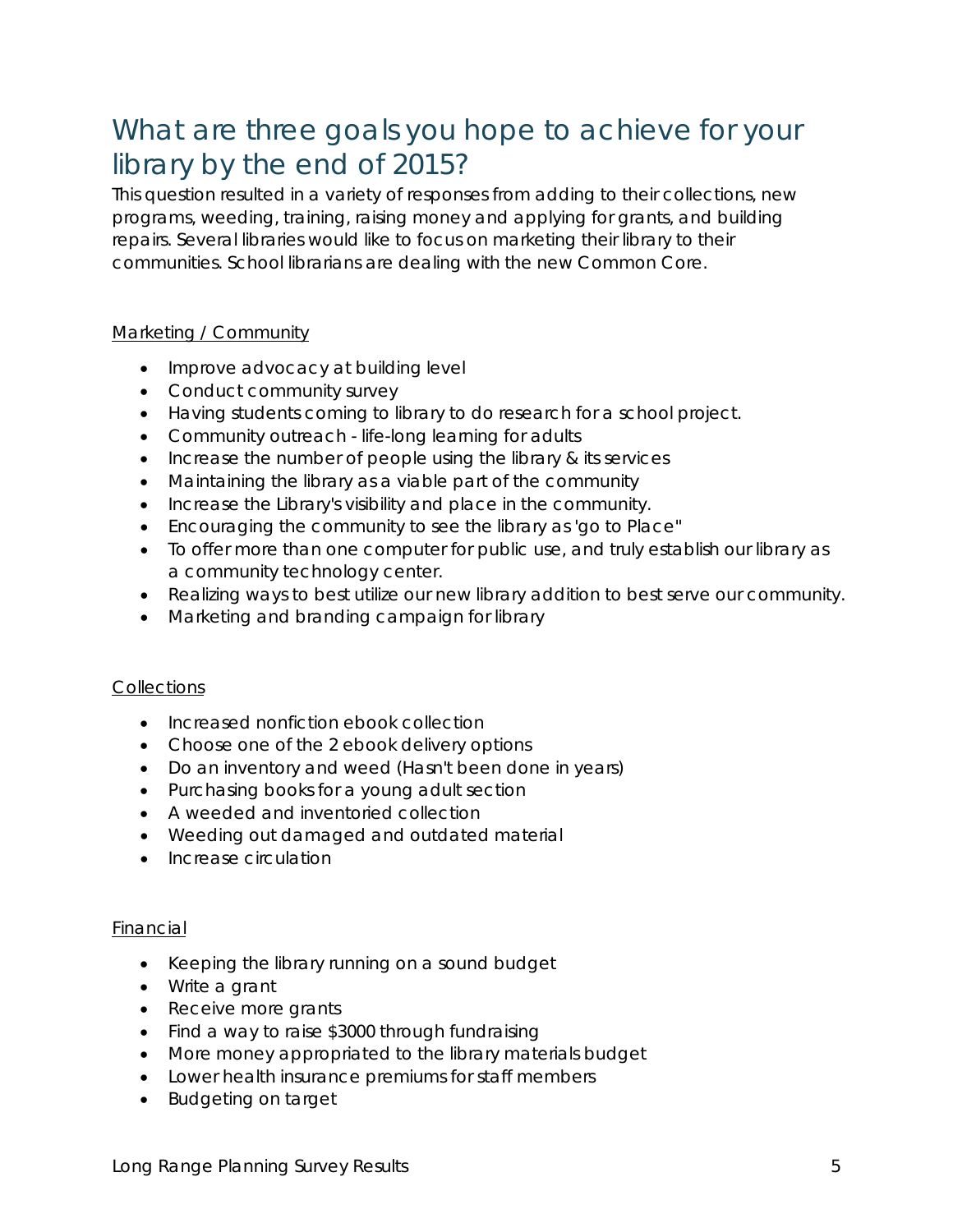#### Management / Staffing

- Increase staff by one
- Library District Status
- One year-round schedule (no winter/summer hours)
- Provide the materials for my patrons in a timely fashion
- Better communication with administration
- Defined roles for Board Members
- Make myself indispensable to administration
- Maintain at least two certified librarians
- Keep the library open and operating

### CE / Training

- All staff will be trained in simple aspects of functioning libraries.
- Expansion of information literacy instruction
- I would like to see all our staff receive training and become confident using our e-book/audio/magazine services AND common devices.
- Find more sources for staff development to help my staff to provide better public service.
- Become proficient in Polaris cataloging
- To be fully automated as members of SHARE and eRead Illinois.
- More CF for staff

### Building / Space

- Redesigning young adult area
- Fixing the repairs needed on the building
- Expansion of library facilities
- Complete remodel of 2nd and 3rd floor
- Completion of building improvement projects
- Begin a construction project--building addition
- Keep up with maintaining the building
- Tuck pointing

### Technology / Polaris

- Better assistance for patrons with electronic resources
- Becoming automated
- Begin circulating on Polaris
- Joining Polaris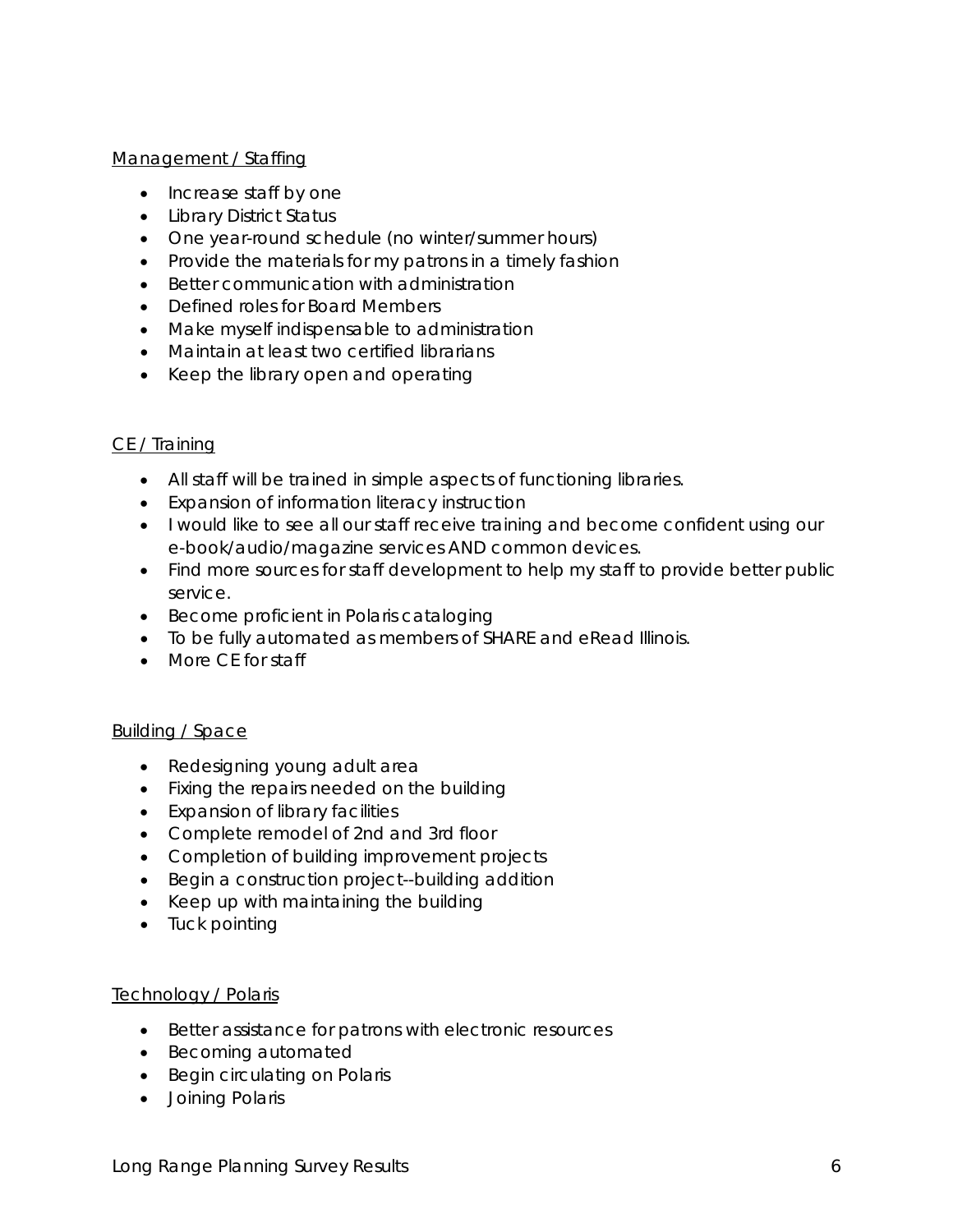- Be merged completely with IHLS and use Polaris
- Clean up misaligned data in our local holdings records as a result of dumping the 4 legacy databases into Share. What a time-consuming mess!! This is additional work on top of our daily work we are paid to do and I don't think it can be completed in 2 years, but at the same time system staff are concerned whether the catalogers are deleting a certain tag or whether "full set" is on the volume line prior to saving an item record. Locally we just want our patrons to have the holdings information so they can find the item they need.
- Increase in ability to provide better computer services

### Common Core

- Curriculum more aligned with Common Core.
- Infusing the Common Core into the library curriculum
- Adding titles to address Common Core standards

### **Other**

- Permission to use Z39.50 in cataloging. It never should have been disallowed. A mistake that should be remedied immediately.
- Earlier Delivery with limited lost and damaged items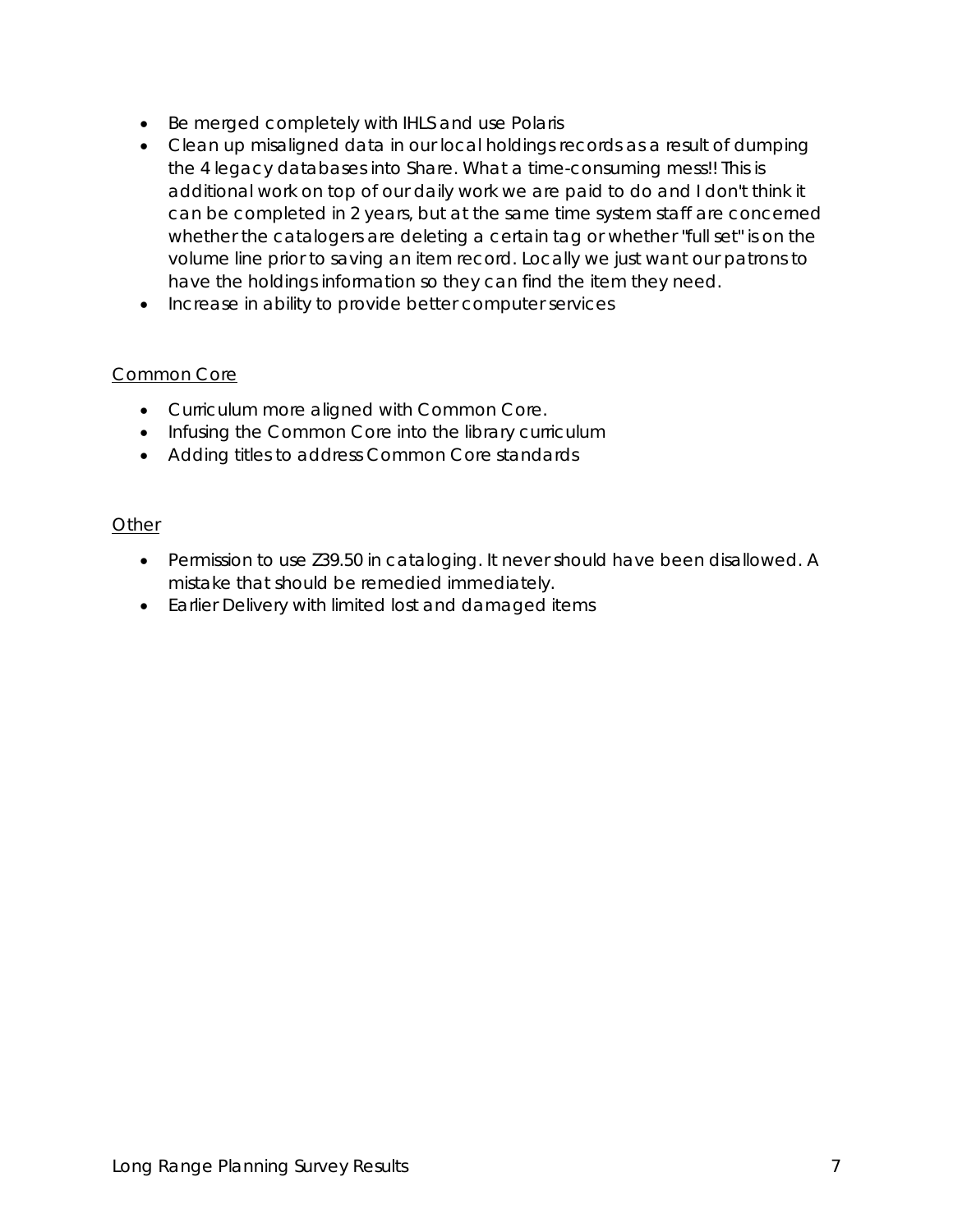# What is one service that you wished Heartland would offer that it does not offer today?



Only 104 members completed this section. It is not surprising that of the 104 entries, 47 members or 45% of the members wish Heartland would offer Consulting again. CE/Professional Development/Training and Special Groups (Small/Rural/Schools) shared the next spot with both receiving 21%. Several responses tagged both Consulting and CE (i.e., "Consulting - mainly grant writing workshops" or Consulting and Special Groups (i.e., "Liaison for the school libraries at the elementary level").

### **Consulting**

- Direct consulting-- like the bat phone when I need a quick question answered regarding library law for example.
- Consulting/legal advice
- Consultant for HR issues
- One designated person to talk to if having a problem or need an answer to a question
- Consultation services/ in-person training at individual libraries
- Increased Consulting on Days and Dates/grant info/technology help
- A consultant or someone to help guide our board of trustees.
- Consulting / Advocacy
- Someone who knows the laws-labor, osha, state, etc.
- Consulting assistance on grant applications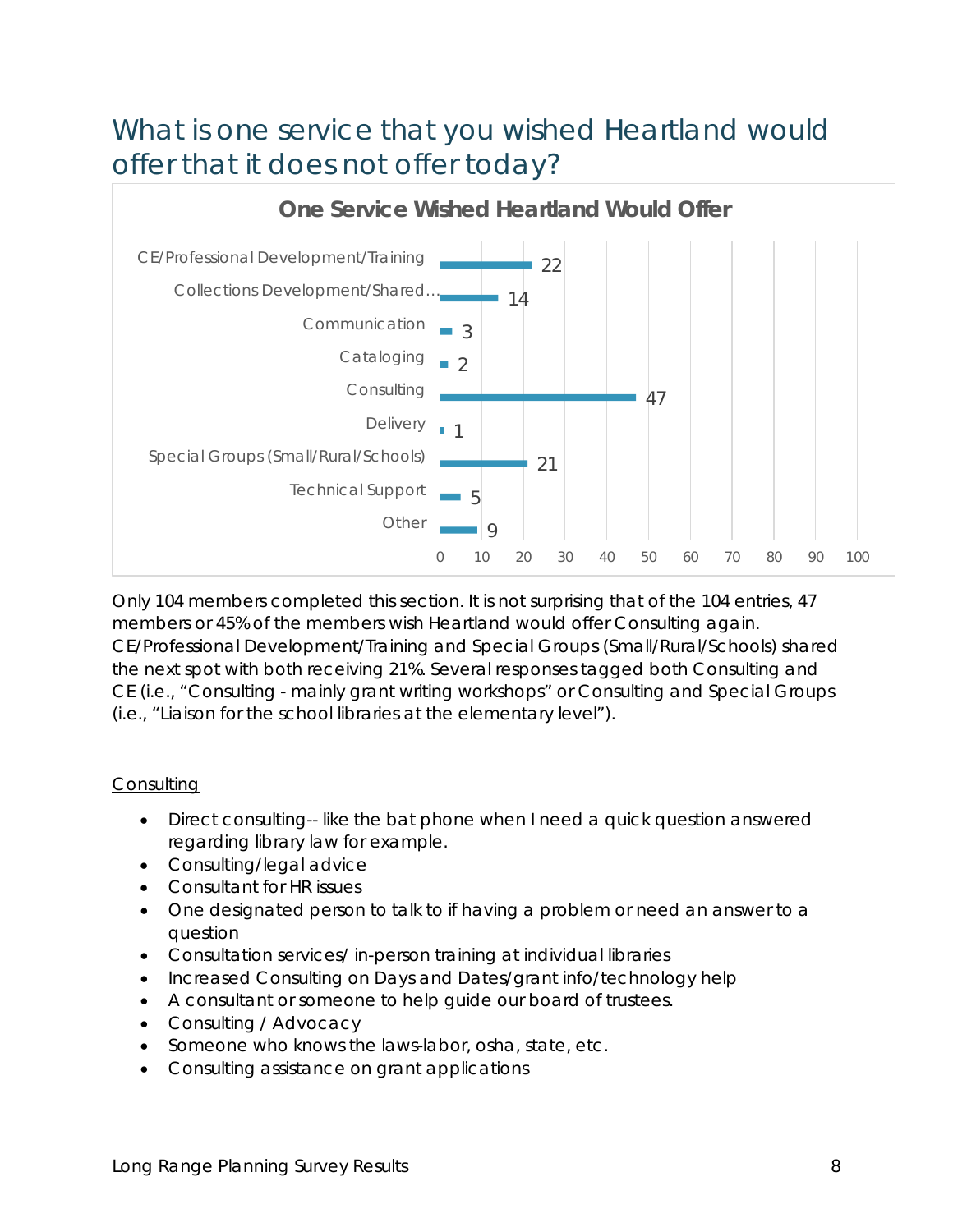### CE/Professional Development/Training

Several members responded that they would like training at their library or closer to them.

- CE classes
- More online training....
- More relative workshops and convenient locations for hands on learning
- Workshops for school libraries
- School library professional development
- Face to face professional development for school librarians
- Consulting mainly grant writing workshops
- Erate workshop
- In depth training on site
- Maybe IHLS already offers this and I don't hear about it, but I quess I would love to be able to schedule someone come and do a conference just for our staff on some technology we need help with.
- Staff development, not just training (as on how to use aspects of Polaris). I mean offerings to help develop staff and offer opportunities to grow in our job areas.
- Online training for resources (i.e. media mall, etc.)

### Special Groups (Small/Rural/Schools)

- Further development of school library outreach
- Increased and dedicated support for school libraries
- I would like to see help given to smaller libraries maybe someone could just go work with them for a day see their troubles.
- Making it possible for the small rural library with limited resources to once again easily be able to acquire resources from other libraries
- It would be great to have a school specialist who was knowledgeable about curriculum and common core.
- Advocacy for school libraries -- the 15 hour standard is not enough
- Please bring back the school liaisons.
- Workshops for school libraries
- It would be great to have a school specialist who was knowledgeable about curriculum and common core.
- Free eRead Illinois access to small libraries who can't afford it

### Other Responses

- I would like IHLS to focus on its primary service of Delivery.
- Collection development tools such as uploading bibs to services like Follett Titlewave or BTOL.
- Assistance with computer problems, including viruses.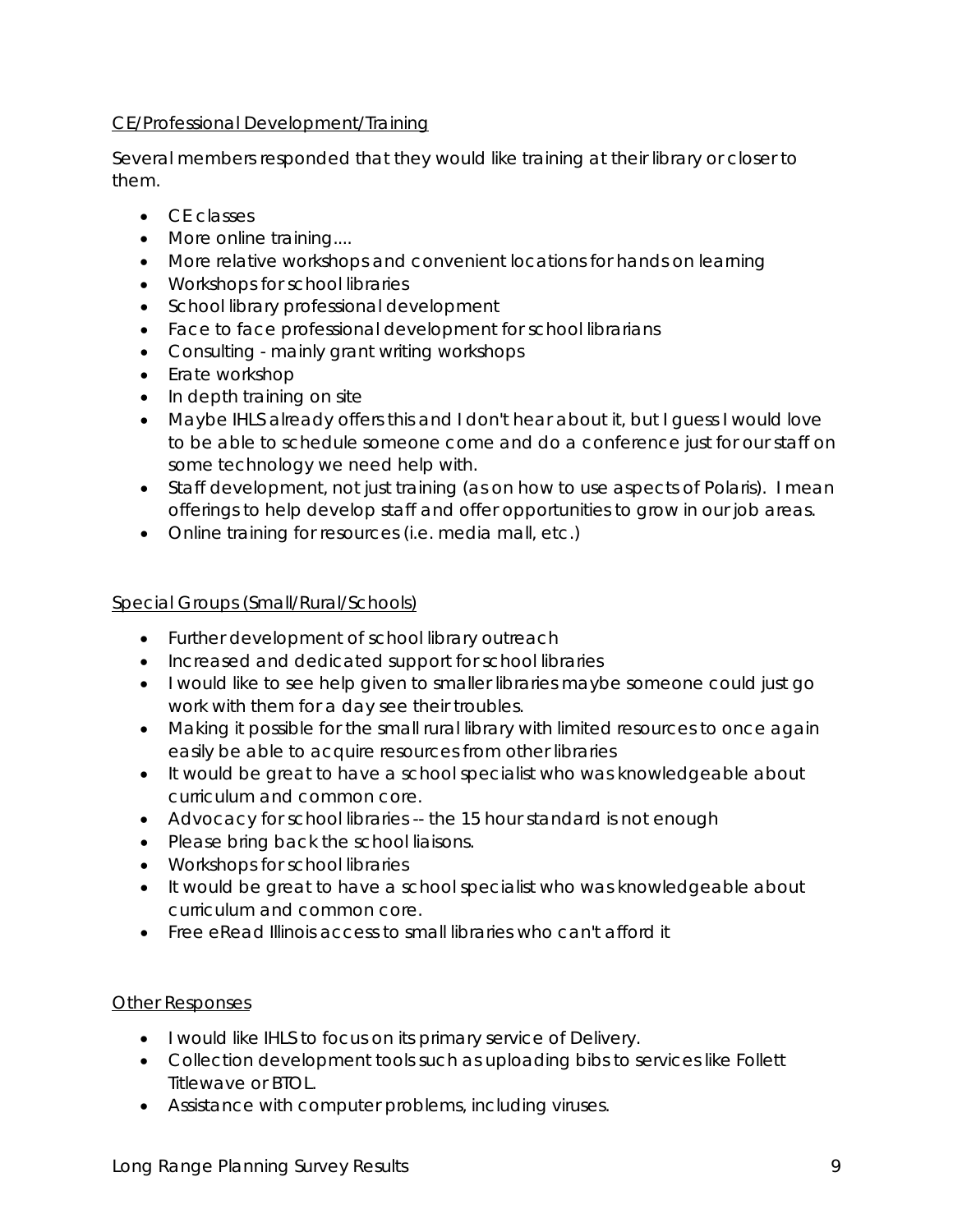- An easier way to tell which system staff member handles what issue. Clear demarcation of duties of the staff
- Better communication for changes or updates on policies, route changes, etc.
- Strict membership requirements and adherence to SHARE rules
- Tech support for Patrons answer questions
- Free original cataloging for up to 10 items other than the current offer for local history items.
- Request cataloging--I am not a cataloger and have sat on books all year because no one has them
- ILL for schools without being a full member

### Please provide any comments on the answers above?

39 members provided comments. All of them are listed here. They include praise, concerns, wishes, and suggestions.

- We have been very pleased with all aspects of Heartland. We appreciate everything that is done for our small community. Our library is one of our most valuable assets.
- IHLS needs to improve delivery. ILL is the main reason for IHLS's existence. SHARE membership helps IHLS coordinate delivery. If IHLS does not support SHARE they will see membership drop which will make delivery more difficult.
- I worry about the percentage of system funding that goes towards staffing. After the Share meeting in which they shared the price of Share and the 78% of the budget that goes to wages, benefits, and taxes seems quite high.
- Send out a once a month communication that tells us briefly what is occurring at IHLS. Current grants available. Deadlines that should be met. Do this in straight forward language. Also do better preparation for your webinars i.e. equipment
- The inter-library loan system is starting to fail. Some libraries are not sending out materials when it has been requested. Heartland needs to jump on this issue before it becomes a crisis.
- Looking from the outside, it seems like Heartland is under a lot of turmoil. There is a lot of staff changes, and we are starting to wonder about the management of IHLS. I am saddened that the administration of IHLS would even consider bringing an unbalanced budget to its board or membership. I hope that IHLS can get its act together.
- The ListServe can be very overwhelming at times. I can have 26 emails on a damaged book or scotch tape. It's hard to keep straight what's important and what I can filter out.
- IHLS staff appear to be so far removed from the actual, day-to-day needs and workings of public and school libraries, yet they impose all kinds of stringent rules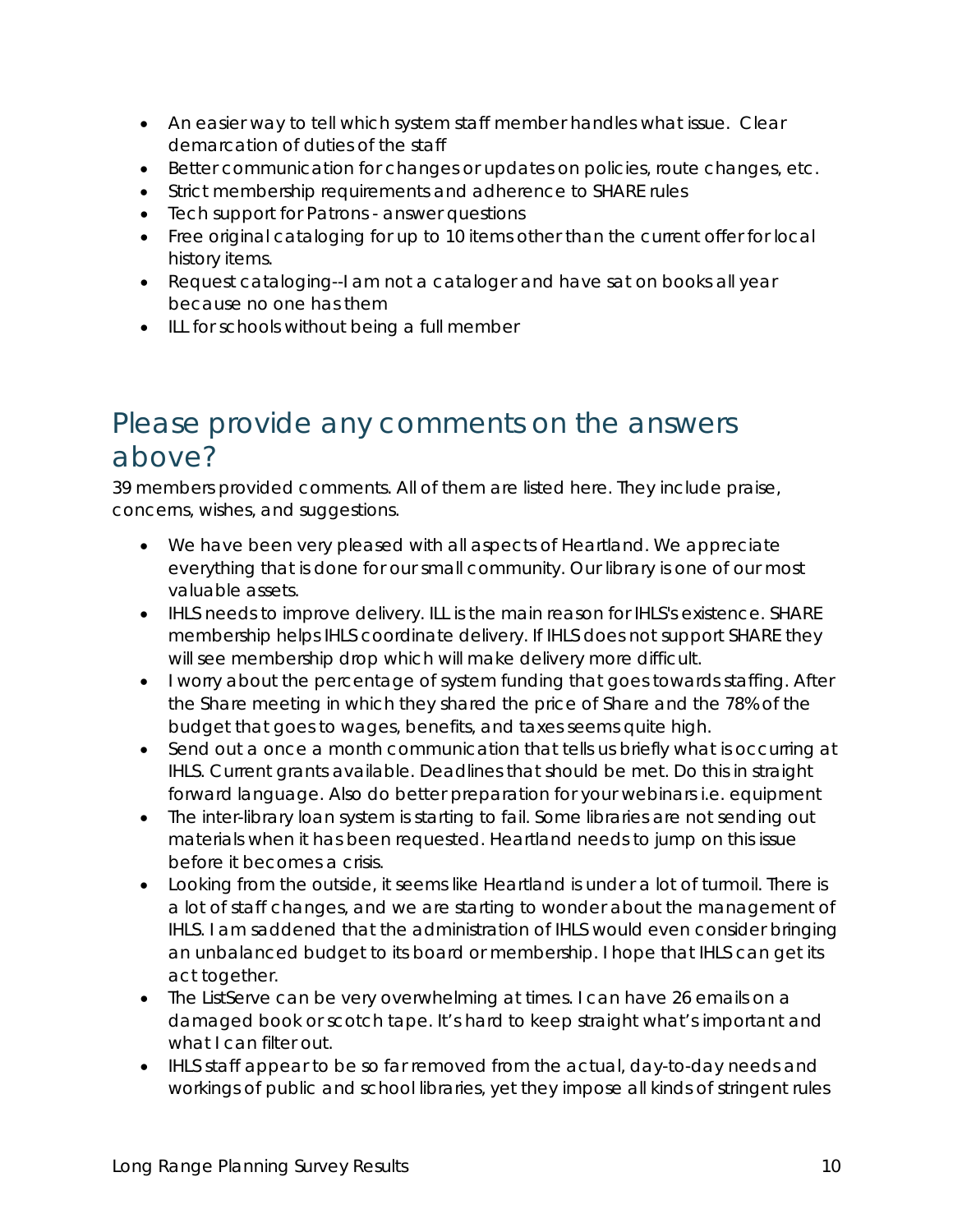onto local staff followed by threats of denying services. Headquarter staff should take a few weeks, shadow real frontline school and public librarians to see what they must accomplish for their taxpayers. IHLS needs a listserv for ALL catalogers, so information is sought by IHLS about our needs, rather than the current procedure of force-feeding to the few attending staff a lot of cataloging information that is irrelevant to local needs. IHLS needs to take advantage of local professional group meetings to train and seek input rather than scheduling additional meetings = the need for consultant services. Who can drop everything to attend a virtual meeting? No one except, apparently, system staff. More emphasis on local needs and less emphasis on what the system needs are; after all, frontline staff must serve their taxpayers first. If only 1 person attends the chat sessions, if only 55 catalogers (and some of these are from system offices) attend a Tuesday training, the system staff should question why local staffs are not attending in greater numbers and figure out what the local staff needs are and how to meet those needs. This survey is the first time any input has been sought from local library staff. Thank you for seeking input about local concerns. Now what is going to happen with our comments? Suggestion - compile and share these responses with all local staff at all of the member libraries; seek comments on the concerns raised; then take action to meet member needs.

- I have been so please with Illinois Heartland. They have been so kind, patient and hardworking while our library made the conversion to Polaris. Thank you!
- I feel that school libraries could and should further strengthen the Heartland membership. However, this will never happen unless the unique needs of school libraries are recognized, addressed, and welcomed. I fully understand that school libraries are not the driving force of the system, nor are they the main financial supporters. That said, schools are where most children are developing their understanding of libraries and what they do. IL school libraries, if they even exist in a school at all, are in a sad state of affairs. If this generation of children is not taught what libraries are worth to them, why they should support them, and why they have a right to them, what kind of patronage will public libraries see in the future?
- By consulting, I mean that I miss being able to call someone (who I know) able to make suggestions and talk through an issue (not just automation). The exchange lists are very helpful and very much appreciated, but sometimes the library needs advice that I really don't want posted on a forum, or Facebook, or sent as a mass email.
- Our library recently had viruses on two of its computers. It is difficult for us to afford to pay for a computer technology person.
- I wish when we searched for patrons in Polaris that we only saw our patrons. It is a BIG head-ache that we can see all patrons from everywhere. Since we are logging in twice - we should not have to see all patrons from IHLS.
- I would like to see Heartland respect school libraries. As question 2 on this survey demonstrates, PUBLIC libraries are the focus, and school libraries are a bother. The check box for other does not accept a response. I am neither a director,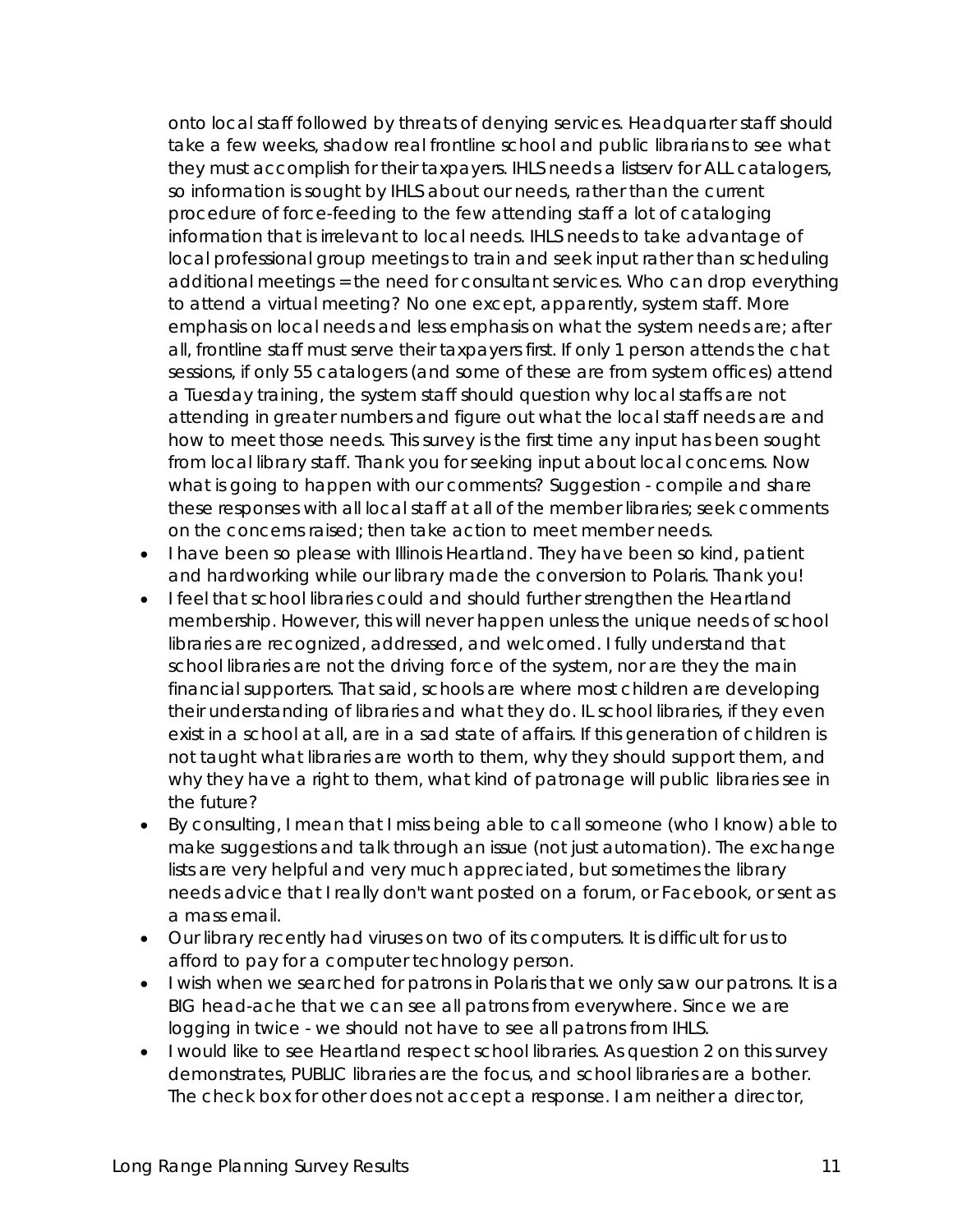staff, or trustee. I am a Teacher-librarian managing three libraries, teaching 26 classes a week, all while being marginalized by the library system.

- The consultant services are sorely missed. Much of the communication issues that seem to plague the system now did not exist in the days of consultants.
- We are getting more and more questions from patrons about how to use their devices for the Overdrive and 3M Ebook programs.
- Question 3. Insufficient Funding: Our tax levy of \$18,692.43 this FY and per capita grant of \$1225.99 will just barely cover the costs of 2 part time employees (whose hours total 27 per week); an internet based catalog service (not yours, it's too expensive for us); the OCLC fee, treasurer's bonding, and a few other recurrent expenses. We've supplemented our tax income with about \$7,000 from fines, earnings, fundraising, non-tax payer memberships, and donations. And, our budget will only get worse next year with the expected loss of about \$2000 in fundraising income. If it weren't for the Village of Homer paying our utilities, telephone, and insurance costs, we would be up the proverbial creek without a paddle. As it is, we have very little money left that can be used to add to our collection or expand programming. Our underpaid librarians haven't received an increase in two years, but absolutely deserve one. Of course, this later situation may HAVE to change should the \$10 minimum wage become law. But I'm not sure where we'll get the money. As a community library, we can only tax property within the Village limits of Homer, an area of just ONE square mile. However, because we are the ONLY library within Heritage School District, our service area, by law, encompasses all of that District, an area of 133 square miles! Currently, a serviced, but non-tax paying household, must pay the Homer Library \$35 for the privilege of using our library—an amount equal to the average tax collected from Village households. This membership is voluntary—a choice that is not available to Village residents. Promoting memberships, and marketing to families that require them, is costly. It's an expense our budget simply cannot support. Furthermore, the solution to our income shortcomings is NOT expanding our taxing authority into the other towns and townships in our service area via referendum. These are struggling villages and rural farm areas. The farmers would fight a referendum tooth and nail and the villages are poor enough that they could foreseeably reject a referendum too. Even our Board of Trustees does not fully support an expansion of our taxing authority; some own farm ground, some are ultra-conservative, while others feel the negative publicity would adversely impact our effectiveness. Equally of concern is that, although we have a facility that's large enough to support the area we serve, it is owned by the Village of Homer. A successful referendum would very likely result in a loss of financial support from the Village (see above) and undoubtedly prompt a requirement that we pay to lease the property from them. However, there is a way these problems could be solved: The State of Illinois could pass a law requiring those households that are within the service area of a small library, but who are not being taxed for the use of that library, to pay a tax equal to the average tax levied on the households that are being taxed. With IHLS support, this is an idea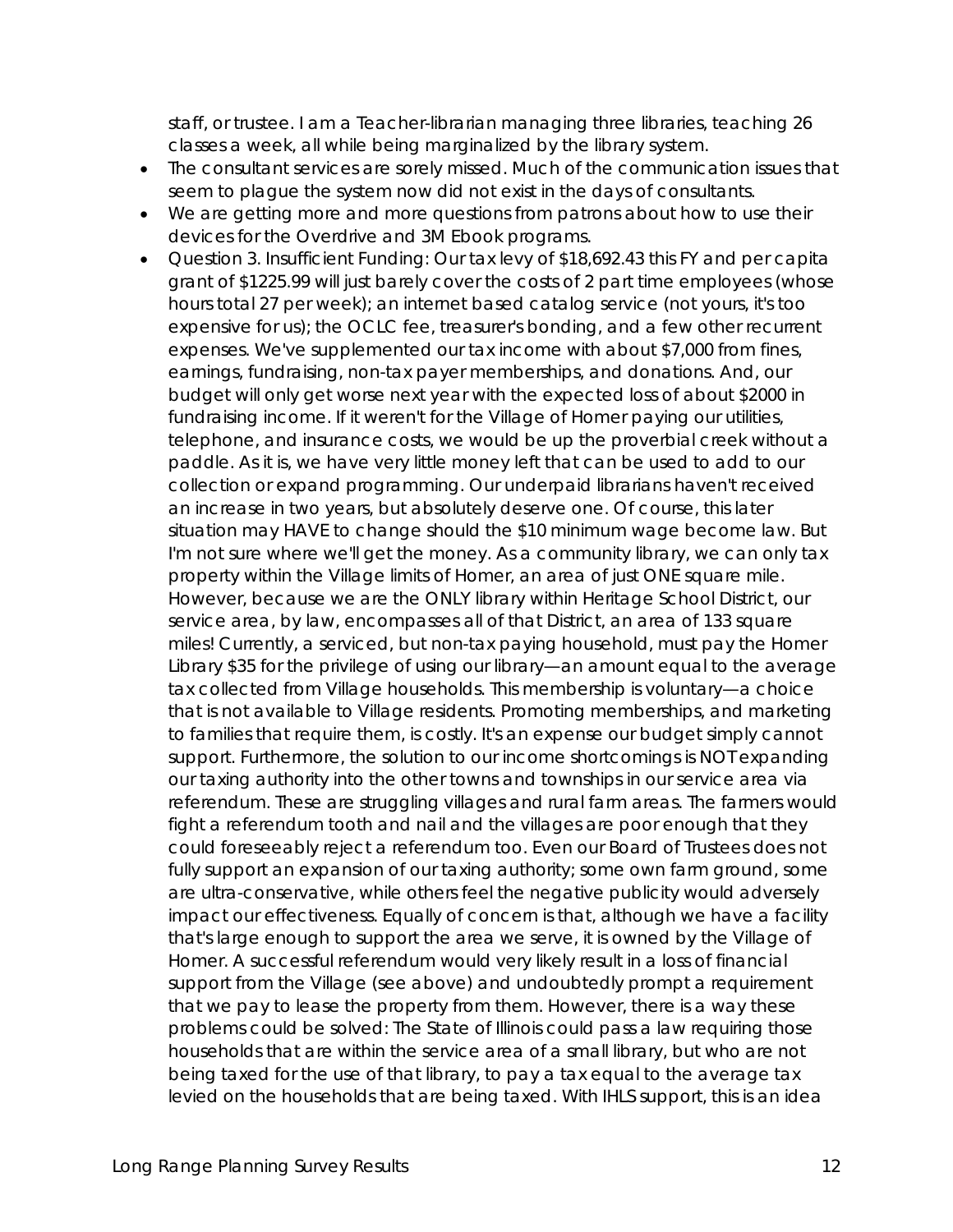that would alleviate much of the financial burden on some of the small libraries that populate downstate Illinois and are members of the IHLS family. With additional funding, small libraries could afford full access to IHLS services, increasing YOUR income as well as ours!

- We have been on Polaris almost a year and went thru an upgrade yet many of the old problems are still there. This is very frustrating for my staff that have to deal with or work around the numerous quirks that are still in the system and won't be "fixed" for who knows how long. While it is a better database than dynix it does not work as well as we were led to believe and when you use it on a daily basis it is very frustrating. We are still dealing with a mass mess of records that did not transfer properly, no name attached to a lost item etc.
- Allow schools to only request books. Being under-staffed makes it hard enough to just request what my students need. I would have to live here to field requests from other libraries.
- I have repeatedly stated each time I am asked that the state library system is defeating the purpose for which it was originally created. I recognize that budget constraints, the financial condition of the state of Illinois have caused many if not all of the problems, but in the end the doors will slam shut on the small rural library and we will once again be isolated. The clock is going backward.
- I'm not a director, I'm a cataloger, but I end up spending a lot of my time troubleshooting at the front desk for staff that is doing their best but doesn't have a lot of tech savvy, plus many are only part-time and don't run into things like putting Zinio apps on tablets, or advanced item searching in Polaris, often enough to get comfortable with the processes. I understand that some classes are offered at Edwardsville, but that's almost a 45 minute drive for us and we can't all take the classes together, bouncing ideas off each other or jogging each other's memories about issues that have come up at our location. My director and I are on the same page about staff needing more training but I honestly feel like an all-day in-house seminar by a couple of IHLS staff (morning spent on e-resources like Overdrive, Zinio, 3M, afternoon on more advanced Polaris issues) would be invaluable. If this were even an option, I would love to know about it and I think all our staff would be interested.
- Since the Decatur office closed, it seems that there are less opportunities for those libraries in the former RPLS. I hope that our voices are still heard. Thank you for your openness to hear our concerns.
- More on-site training and/or online tutorials would also be great.
- I miss someone being there to answer my questions, big or small. I miss someone knowing the issues a small library faces, and offering assistance. I miss training and information sessions on current practices, programs, and information I need, like LCLS used to do before. We need training on new stuff, and refresher courses on old stuff.
- For #5 to allow people to talk to one another with an eye towards problem solving issues that affect schools, discussing trends, etc.